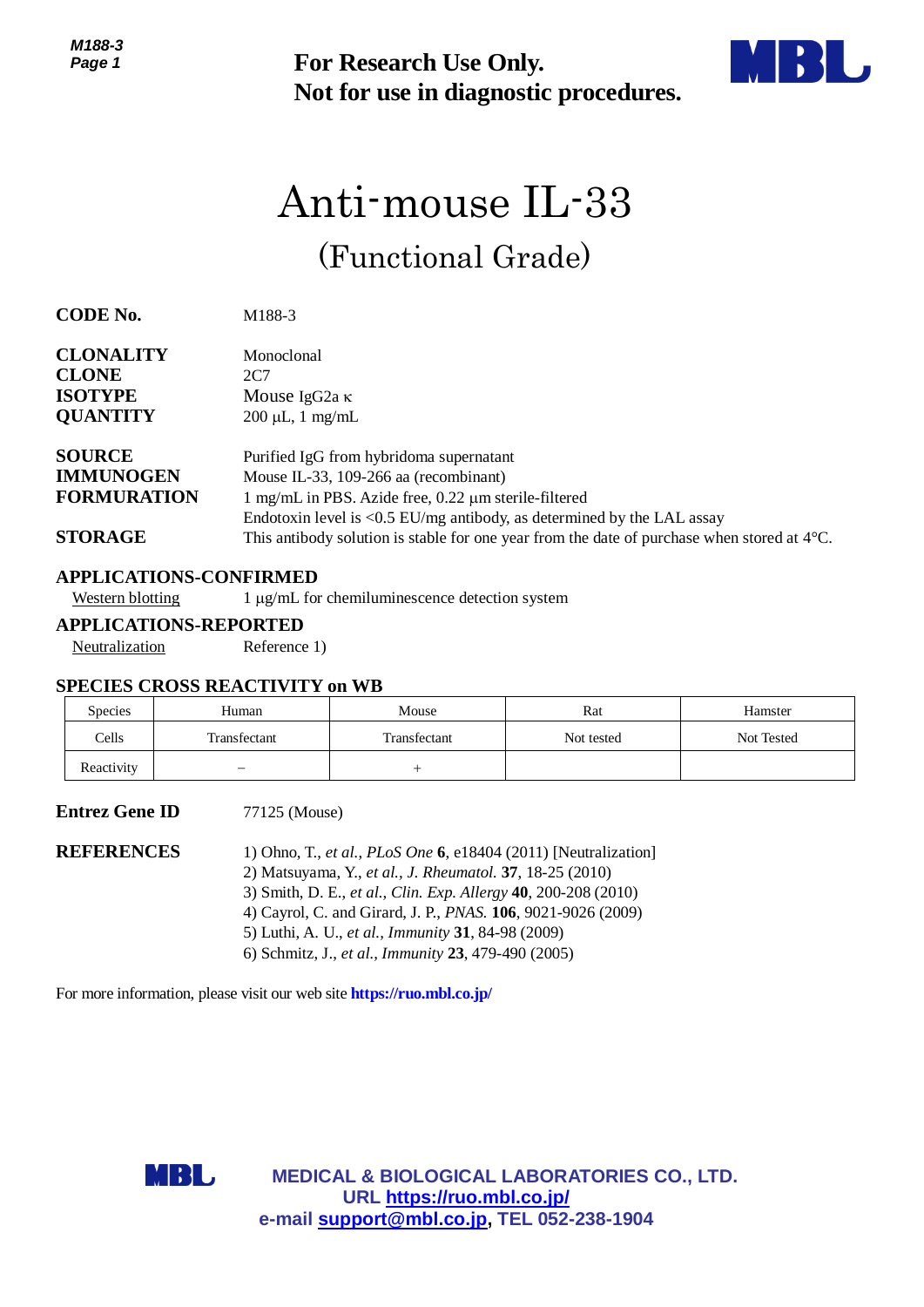### **RELATED PRODUCTS**

| Antibody |                       |  |
|----------|-----------------------|--|
| M1972    | onti Mouse II $33(1)$ |  |

- *2* M187-3 anti-Mouse IL-33 (1F11) [WB, Nu] M161-3 anti-Mouse IL-33 (4G4) [WB, IP]
- M138-3 anti-Human IL-33 (5H1) [WB, IP]
- PM033 anti-Human IL-33 (polyclonal) [WB, IHC]
- D065-3 anti-Human ST2 (HB12) [WB, IP, FCM, IHC]
- D066-3 anti-Human ST2 (FB9) [WB, IP, FCM, ELISA]
- D067-3 anti-Human ST2 (2A5) [WB, IP, FCM]
- D067-4 anti-Human ST2-FITC (2A5)
- D067-5 anti-Human ST2-PE (2A5)

Isotype control antibody

M075-3M2 Mouse IgG1 isotype control (2E12) [FCM, FA] M076-3M2 Mouse IgG2a isotype control(6H3) [FCM, FA]

#### ELISA Kit

| 7650 | Human IL-33 Cytokine domain Detection Kit |
|------|-------------------------------------------|
| 5332 | Ab-Match ASSEMBLY mouse IL-33 ELISA       |

7638 ST2 ELISA kit

Recombinant Protein B005-10 Human IL-33

#### **Others**

8455 MaxBlot

WB: Western blotting IP: Immunoprecipitation IHC: Immunohistochemistry FCM: Flow cytometry Nu: Neutralization FA: Functional Analysis